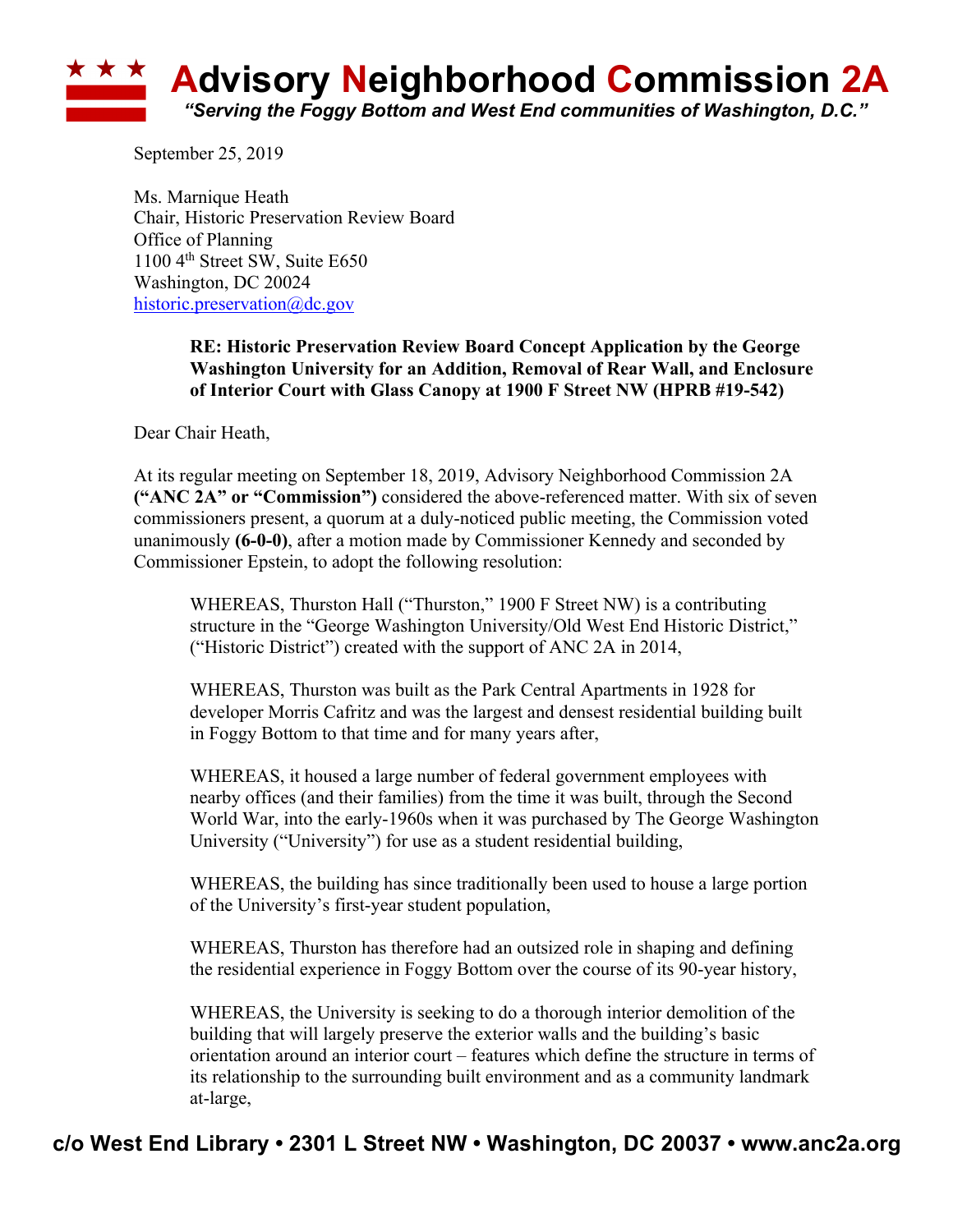## **Advisory Neighborhood Commission 2A** *"Serving the Foggy Bottom and West End communities of Washington, D.C."*

WHEREAS, ANC 2A believes that the University's proposed renovations are both necessary from a building component lifecycle management standpoint and desirable in terms of improving the residential experience for the hundreds of students who live in the building each academic year,

WHEREAS, the Commission believes that the University's proposal conforms to the design guidelines for the Historic District, and that the only demolition contemplated is not perceptible to the vast majority of people who would observe the building on street level, and

WHEREAS, the Commission further believes that the limited demolition's purpose – to create a "notch" on the rear parts of the upper floors – is exceptionally meritorious in that it will allow for natural light to penetrate the interior court and activate a space that is both important in defining the building's basic shape but unutilized and without benefit for building residents in its current configuration.

THEREFORE, BE IT RESOLVED that ANC 2A supports the University's application as presented because it preserves the integrity of the features that define the building as a contributing historic structure while still enabling much-needed improvements to the quality of the residential experience for those who will live there moving forward.

BE IT FURTHER RESOLVED that the Commission requests that the University undertake a photo survey for archival purposes to document the building's interior features prior to demolition.

BE IT FURTHER RESOLVED that the Commission also suggests that the University incorporate some kind of commemoration of the building's history as the Park Central Apartments into the renovated structure.

Commissioner Patrick Kennedy (2A01@anc.dc.gov) is the Commission's representative in this matter.

ON BEHALF OF THE COMMISSION.

Sincerely,

when A Thurphy

Patrick Kennedy Vice Chairperson